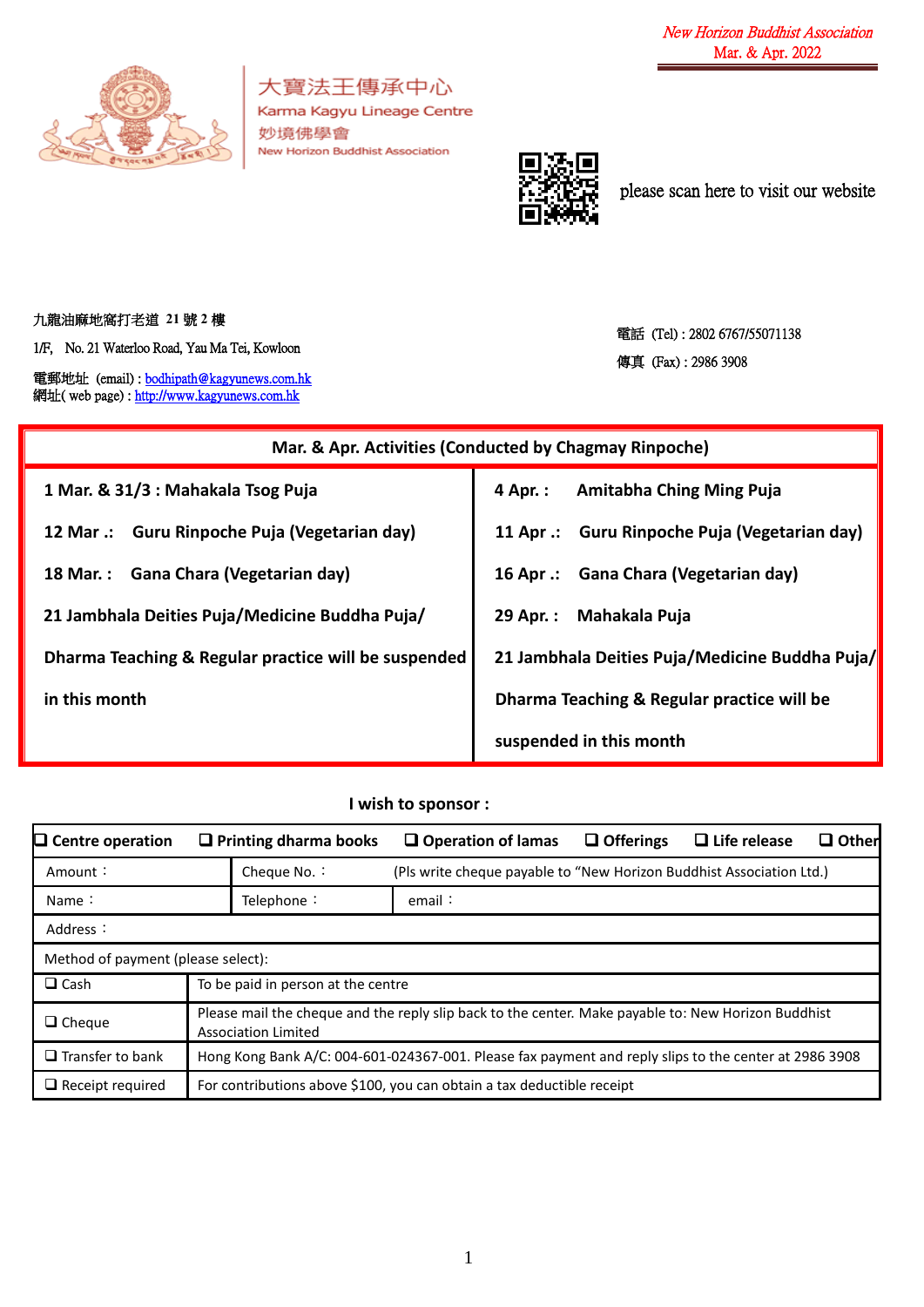|                                      |                                          |                                          |    | <b>March 2022 Activities</b> |                       |                                                             |                              |
|--------------------------------------|------------------------------------------|------------------------------------------|----|------------------------------|-----------------------|-------------------------------------------------------------|------------------------------|
| <b>Sunday</b>                        | <b>Monday</b>                            | <b>Tuesday</b>                           |    | Wednesday                    | <b>Thursday</b>       | <b>Friday</b>                                               | <b>Saturday</b>              |
|                                      |                                          | Mahakala Tsog<br>Puja                    |    |                              | <b>Tibet Losa</b>     | 21 Jambhala Deities<br>Puja (Suspended)                     |                              |
|                                      |                                          |                                          | 1  | $\overline{2}$               | 3                     | 4                                                           | 5                            |
| Green Tara & Amitabha<br>(Suspended) | <b>Dharma</b><br>Teaching<br>(Suspended) | 35 Buddha &<br>Shakyamuni<br>(Suspended) |    |                              |                       | Recitation &<br>Meditation<br>of Three roots<br>(Suspended) | <b>Guru Rinpoche</b><br>Puja |
| 6                                    | $\overline{7}$                           |                                          | 8  | 9                            | 10                    | 11                                                          | 12                           |
| Green Tara & Amitabha<br>(Suspended) |                                          | 35 Buddha &<br>Shakyamuni<br>(Suspended) |    |                              |                       | <b>Gana Chara</b><br>(Vegetarian day)                       |                              |
| 13                                   | 14                                       |                                          | 15 | 16                           | 17                    | 18                                                          | 19                           |
| Green Tara & Amitabha<br>(Suspended) |                                          | 35 Buddha &<br>Shakyamuni<br>(Suspended) |    |                              |                       | <b>Medicine Buddha</b><br>Puja<br>(Suspended)               |                              |
| 20                                   | 21                                       |                                          | 22 | 23                           | 24                    | 25                                                          | 26                           |
| Green Tara & Amitabha<br>(Suspended) |                                          | 35 Buddha &<br>Shakyamuni<br>(Suspended) |    |                              | Mahakala Tsog<br>Puja |                                                             |                              |
| 27                                   | 28                                       |                                          | 29 | 30                           | 31                    |                                                             |                              |

| <b>Monday</b>                                   | <b>Tuesday</b>                           |                          |           |                 |                                                                   |                                 |
|-------------------------------------------------|------------------------------------------|--------------------------|-----------|-----------------|-------------------------------------------------------------------|---------------------------------|
|                                                 |                                          |                          | Wednesday | <b>Thursday</b> | <b>Friday</b>                                                     | <b>Saturday</b>                 |
|                                                 |                                          |                          |           |                 | 21 Jambhala<br><b>Deities Puja</b><br>(Suspended)<br>1            | $\overline{2}$                  |
| <b>Ching Ming</b><br>Puja                       | 35 Buddha &<br>Shakyamuni<br>(Suspended) |                          |           |                 | Recitation &<br>Meditation<br>of Three roots                      | <b>Gana Chara</b><br>Puja       |
| 4                                               |                                          | 5                        | 6         | $\overline{7}$  | 8                                                                 | 9                               |
| Guru<br>11                                      | 35 Buddha &<br>(Suspended)               | 12                       | 13        | 14              | <b>Medicine Buddha</b><br>Puja (Suspended)<br>15                  | 16                              |
| 18                                              | 35 Buddha &<br>Shakyamuni<br>(Suspended) | 19                       | 20        | 21              | Recitation &<br>Meditation<br>of Three roots<br>(Suspended)<br>22 | 23                              |
| <b>Dharma</b><br><b>Teaching</b><br>(Suspended) | 35 Buddha &<br>Shakyamuni<br>(Suspended) |                          |           |                 | Mahakala Tsog                                                     | 30                              |
|                                                 | 25                                       | Rinpoche Puja Shakyamuni | 26        | 27              |                                                                   | (Suspended)<br>Puja<br>28<br>29 |

For the most update time-table, please visit : http:/[/www.kagyunews.com.hk](http://www.kagyunews.com.hk/)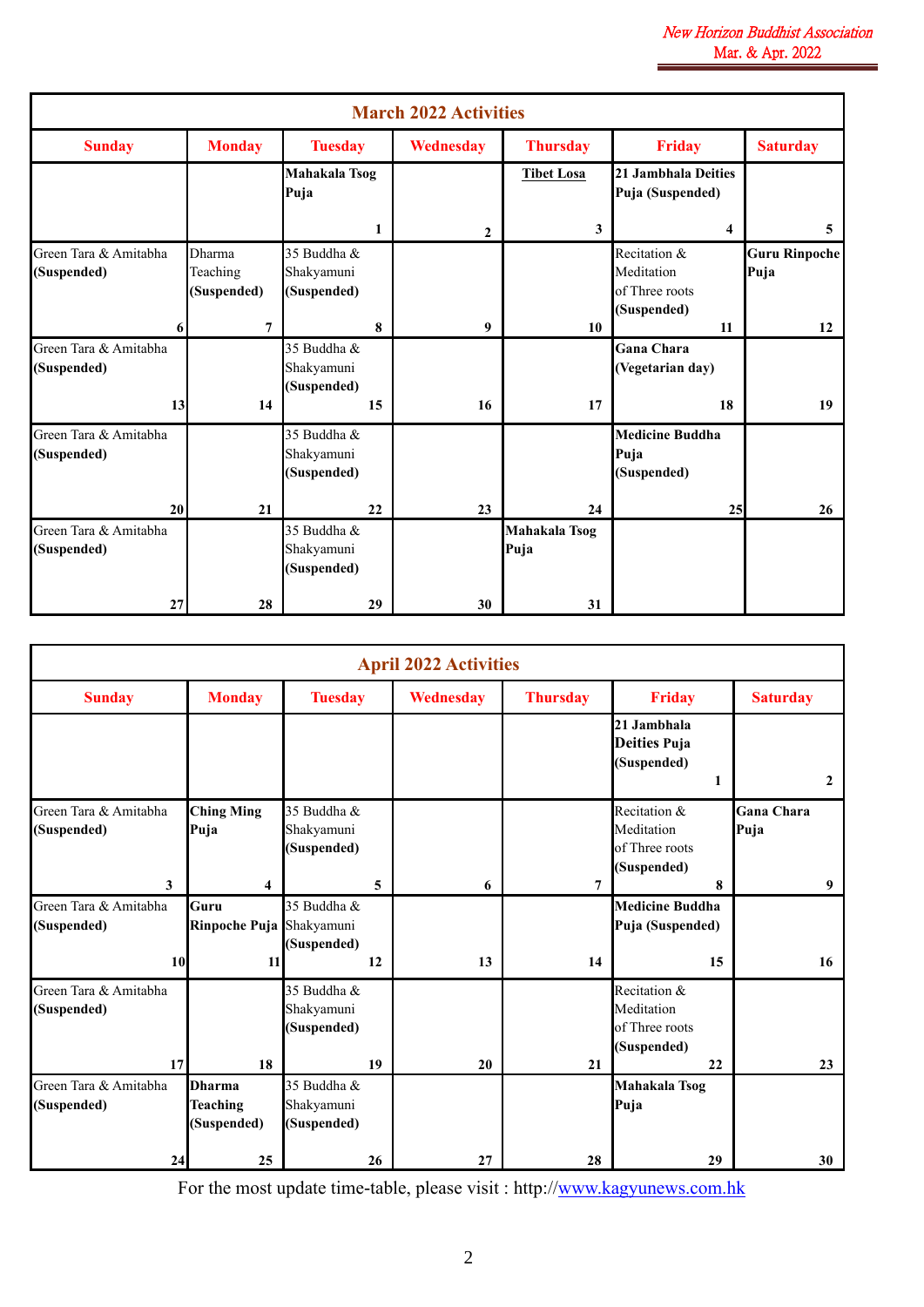## **List of Donors**  $\alpha$

#### **Operations**

AL Insurance Consultants Ltd. 、Chan Lai Chun、 Cheung Chi Hing、Chin Ping Wing、Eliza Fok、 Ho Chui Yuk、Kwan Mei Wan、Leung Hing Yeung Celina Liu、Shum Yuk Lung、Wu Wai Man、 Yuen Yee Wan、Lai Suk Yi Evelyn、Margaret Tse、 Melody Wan、Amy Chow、Pedro Keung Family、 Chan Chau Hing、Wong Ernest Jeffrey、 Li Pak Kwong、Ho Pui Wah、Karma.Novemter、 黎保宜、洪佩林、潘超倫、美美皇寶玉器公司、 溫永力、黃啟剛、黃俊龍、黃俊健、黃鐸傑、 陳潮蓮、徐靜珠、黃俊強、周有嬌、利金海、 鄭濟元、李金玉、莊財亨、葉渺水、潘震煌、 張姜釗文、溫少佳、張淑芝、 溫姜釗傑

### **Offerings**

Margaret Tse、Melody Wan、Amy Chow、Wong Kit、 Pedro Keung Family、黎保宜、美美皇寶玉器公司、 莊志文、Ho Pui Wah、周有嬌、利金海、鄭濟元、 李金玉、莊財亨、葉渺水、潘震煌、張姜釗文、 溫少佳、張淑芝、 溫姜釗傑 **Others** 

# **Life Release**

Kunzig Shamarpa<sup>、</sup> Margaret Tse、Melody Wan、Amy Chow、Chan Chau Hing、 Chen Chieh、Wong Kit、 黎保宜、畢浩然、畢東雄合家、畢婉玲、張耀升、 陳少英、畢東源、麥志明、畢婉賢、魯愛英、 潘超倫、美美皇寶玉器公司、許明志、Lam Yiu Pui、 Au Yuk Kwai、Joanna Lam

### **Printing**

Margaret Tse、Melody Wan、Amy Chow、Wong Kit 、 Pedro Keung Family、黎保宜、美美皇寶玉器公司、 許明志、周有嬌、利金海、鄭濟元、李金玉、 莊財亨、葉渺水、潘震煌、張姜釗文、溫少佳、 張淑芝、 溫姜釗傑

#### **Operation of Lamas**

Margaret Tse、Melody Wan、Amy Chow、 黎保官、 潘妙卿、 Wong Kit、劉家威、潘超倫、Pedro Keung Family、美美皇寶玉器公司、周有嬌、利金海、鄭 濟元、李金玉、莊財亨、葉渺水、潘震煌、張姜 釗文、溫少佳、張淑芝、溫姜釗傑

**\*\* The above donor's list is upon receipt before 15 February \*\***

**We are grateful for your continuous support.**

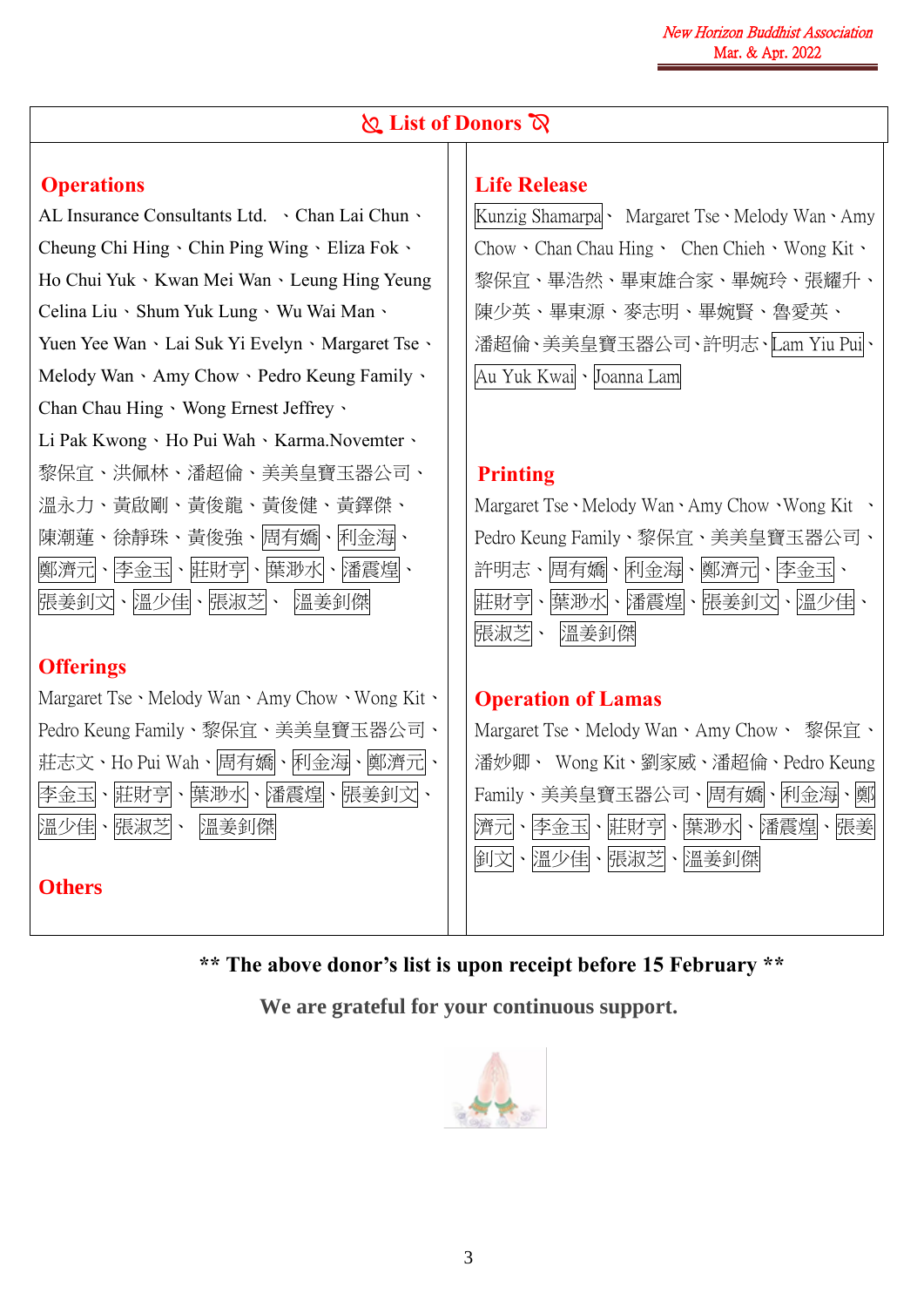# **Reply Form**

# **(Receipt for tax purpose will be given for donation above \$100)**

| Mahakala Tsog Puja – 1 Mar.                           |                                                            |    |
|-------------------------------------------------------|------------------------------------------------------------|----|
| Lamp Offering (6-days)<br>\$350x                      | <b>Lamp Offering</b><br>\$230x<br>$(3-days)$<br>nos<br>nos | S  |
| <b>Blessing Card</b><br><b>\$30</b><br>Names :<br>nos |                                                            | \$ |
| <b>Food Offering</b><br>\$100x<br>nos.                | <b>Flower Offering \$</b>                                  |    |
| Donation at your discretion                           |                                                            | \$ |
|                                                       | *Total:                                                    | \$ |

| Guru Rinpoche Puja – 12 Mar.                                                              |     |    |
|-------------------------------------------------------------------------------------------|-----|----|
| Lamp Offering (6-days)<br>\$350x<br><b>Lamp Offering</b><br>$\$230x$<br>$(3-days)$<br>nos | nos | S  |
| <b>Blessing Card</b><br><b>\$30</b><br>Names :<br>nos                                     |     |    |
| <b>Food Offering</b><br>\$100x<br><b>Flower Offering \$</b><br>nos.                       |     |    |
| Donation at your discretion                                                               |     | \$ |
| *Total:                                                                                   |     | S  |

| Gana Chara Puja – 18 Mar.                                                               |     |
|-----------------------------------------------------------------------------------------|-----|
| Lamp Offering (6-days)<br>\$350x<br><b>Lamp Offering</b><br>\$230x<br>$(3-days)$<br>nos | nos |
| <b>Blessing Card</b><br><b>\$30</b><br>Names :<br>nos                                   |     |
| <b>Food Offering</b><br>\$100x<br><b>Flower Offering</b><br>nos.                        |     |
| Donation at your discretion                                                             | D.  |
| *Total:                                                                                 | Φ   |

| Mahakala Tsog Puja – 31 Mar.                                                  |               |    |
|-------------------------------------------------------------------------------|---------------|----|
| Lamp Offering (6-days)<br>\$350x<br><b>Lamp Offering</b><br>$(3-days)$<br>nos | \$230x<br>nos |    |
| <b>Blessing Card</b><br><b>\$30</b><br>Names :<br>nos                         |               |    |
| <b>Food Offering</b><br>\$100x<br><b>Flower Offering \$</b><br>nos.           |               | Ψ  |
| Donation at your discretion                                                   |               | ູມ |
|                                                                               | *Total:       | Ψ  |

| Please mail the cheque or fax the pay-in slip with reply form back to center. Fax: 2986 3908<br>Cheques payable to "New Horizon Buddhist Association Ltd." HSBC A/C No. 004-601-024367-001 |       |        |  |  |
|--------------------------------------------------------------------------------------------------------------------------------------------------------------------------------------------|-------|--------|--|--|
| Name:                                                                                                                                                                                      |       | Tel:   |  |  |
| Address:                                                                                                                                                                                   |       |        |  |  |
| Email:                                                                                                                                                                                     |       |        |  |  |
| Cheque No.:                                                                                                                                                                                | Bank: | Total: |  |  |